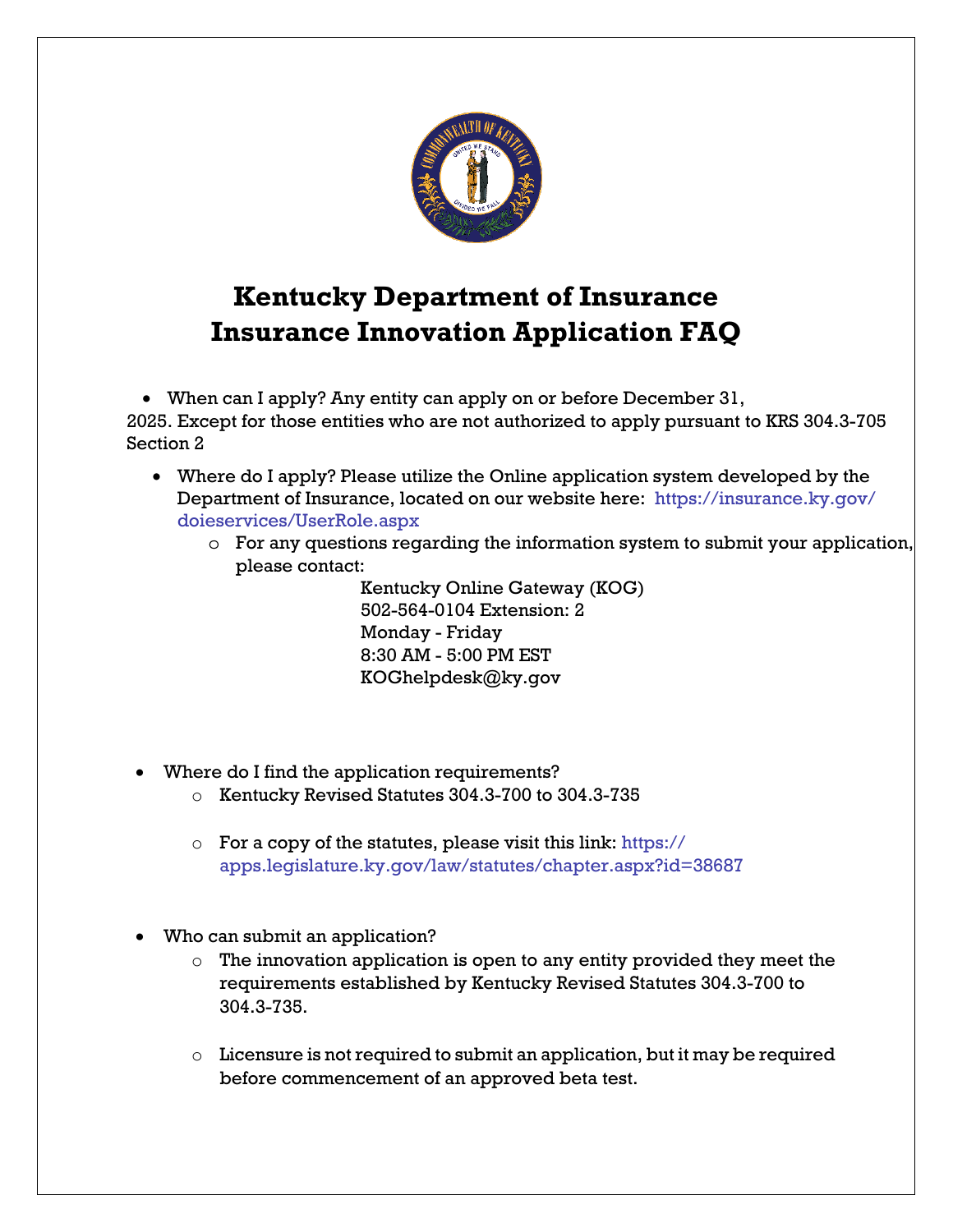- What must be included in the application?
	- $\circ$  The Kentucky Department of Insurance is not requiring a specific form for the application. Instead, the Department permits applicants to draft their application specific to the proposed innovation.
	- o The application must, at a minimum, include the following:
		- Filing fee of seven hundred fifty dollars  $(\$750)$ ;
		- **•** Detailed description of the innovation;
			- Functionality;
			- Manner in which it will be offered;
			- Technical white paper; and
		- **Description of the statutory and regulatory barriers to entry** including a specific citation;
		- Statement that no product, process, method, or procedure substantially similar to the proposed innovation is currently available in the Commonwealth;
		- Name and contact information of the applicant's regulatory counsel;
		- A proposed limited no-action letter outlining the proposed permitted conduct;
		- A proposed terms and conditions letter to govern the beta test;
		- **Proposed metrics for the Department to consider during the** required reporting throughout the beta test to determine the usefulness of the innovation;
		- **Corporate and company disclosures;**
		- **Satisfaction of the financial security requirements; and**
		- **License status of the applicant.**
- Are there provisions of the insurance code *not* subject to waiver through an innovation application?
	- o Yes KRS 304.3-705 Section 2(b) specifically prohibits a waiver of the following requirements:
		- Assets, deposits, investments, capital, surplus, or other solvency requirements applicable to insurers;
		- Required participation in an assigned risk plan, residual market, or guaranty fund;
		- Any licensing or certificate of authority requirements; and
		- The application/payment of any taxes or fees.
- How will my application be evaluated?
	- o In reviewing an application, the Commissioner and the Director of Insurance Innovation will consider all materials submitted by the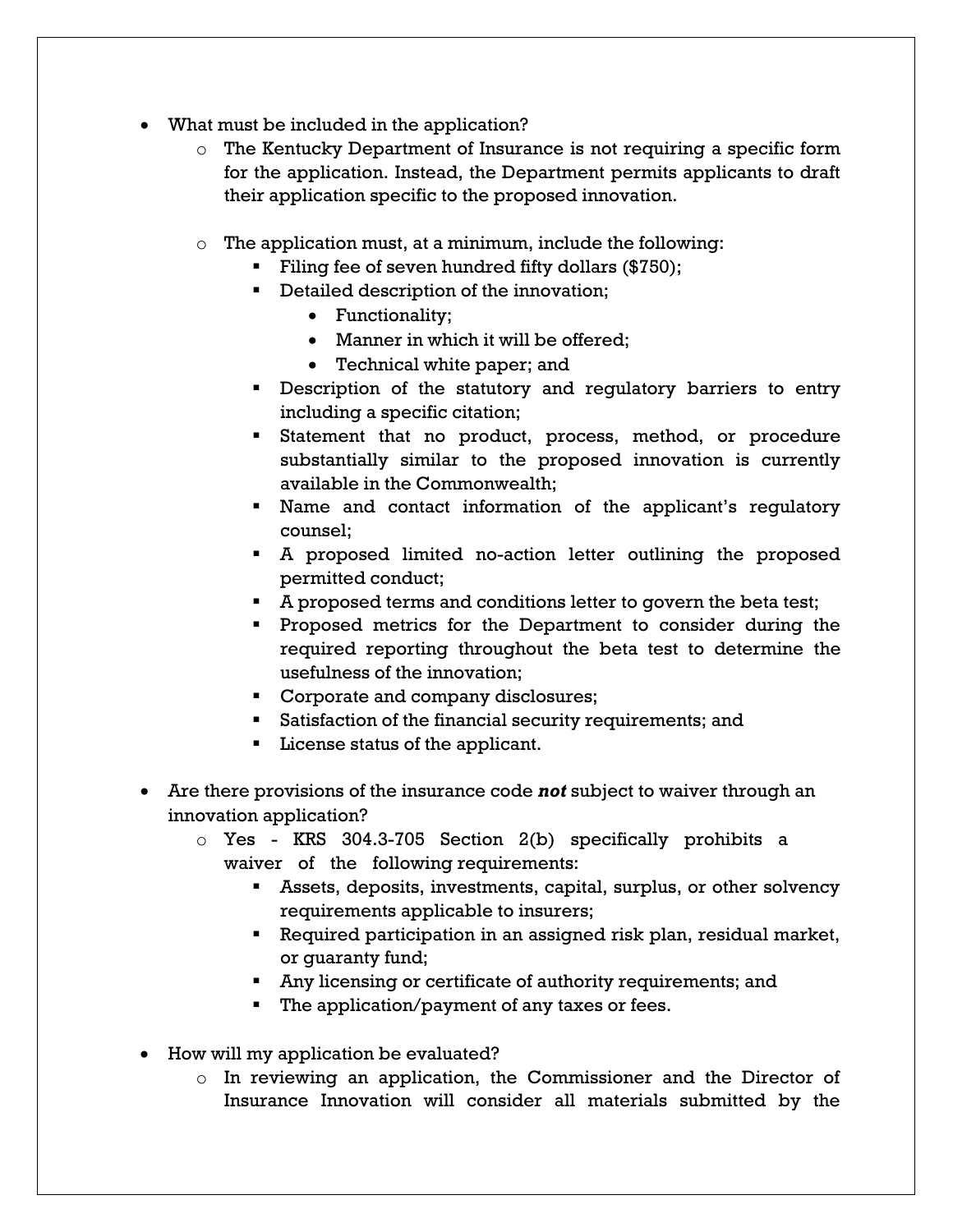application to determine satisfaction of the requirements. Some considerations include:

- Whether the proposal satisfies the definition of innovation;
- Whether the proposal poses an unreasonable risk of consumer harm;
- Are cited regulatory or statutory barriers to entry in existence;
- Does the proposal add value to customers and serve the public interest;
- If Is the proposal economically viable; and
- Whether the proposal provides suitable and adequate consumer protections.
- $\circ$  During the review, the Department anticipates dialogue may become necessary between the parties and is willing to answer questions on any specific proposal application.
- Can multiple entities apply for the same innovation?
	- $\circ$  Generally, no. The Department will accept applications and time stamp them on receipt. The time stamp will determine the order of filing. If two applications are substantially similar, the entity who filed earlier will receive the safe harbor attributed to the limited no-action letter.
	- $\circ$  Entities may utilize similar concepts so long as the proposals are not substantially similar in violation of the definition of innovation.
- Is there a limit on the number of beta tests an entity can have ongoing at one?
	- $\circ$  Yes Entities are limited to five (5) ongoing beta tests at one time.
- How long is the application review process?
	- o The review process begins as soon as the Department receives the application. The review process will necessarily include additional dialogue and information requests between the applicant and Department personnel.
	- $\circ$  The Department has sixty (60) days to review a complete application but can request a thirty (30) day extension. At the end of the ninety (90) day review period, the Department is required to issue a notice of acceptance or rejection. The applicant may also withdraw the proposal and re-submit to restart the time period if additional time is required for review.